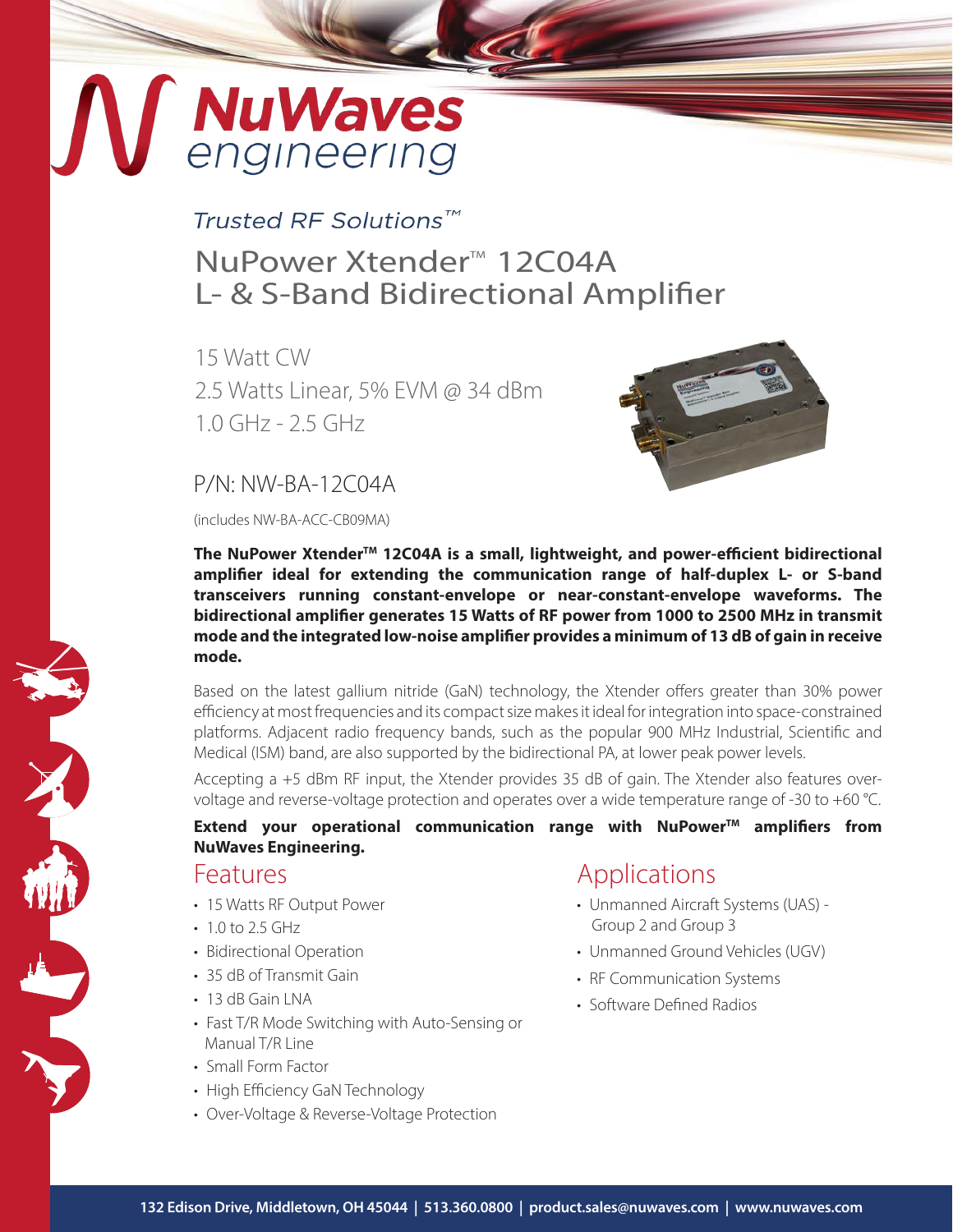## NuPower Xtender<sup>™</sup>12C04A BDA

## Specifications

#### Absolute Maximums

| <b>Parameter</b>                      | <b>Rating</b> | <b>Unit</b> |
|---------------------------------------|---------------|-------------|
| Max Device Voltage                    | 32            |             |
| Max Device Current                    | 35            |             |
| Max RF Input Power, $Z_L = 50 \Omega$ | 10            | dBm         |
| Max Operating Temperature (ambient)   | 60            | °C          |
| Max Operating Temperature (baseplate) | 85            |             |
| Max Storage Temperature               | 85            |             |

| <b>Export Classification</b> |  |  |  |  |
|------------------------------|--|--|--|--|
| FAR99                        |  |  |  |  |

#### Electrical Specifications - Operational @ 28 VDC, 25 °C, Z<sub>S</sub>=Z<sub>L</sub>=50 Ω

| <b>Parameter</b>    | <b>Symbol</b>                   | <b>Min</b> | Typ | <b>Max</b> | <b>Unit</b> | <b>Condition</b>      |
|---------------------|---------------------------------|------------|-----|------------|-------------|-----------------------|
| Operating Frequency | BW                              | 1000       |     | 2500       | MHz         |                       |
| Switching Speed     | $\mathsf{TX}_{\mathsf{ON/OFF}}$ |            |     |            | U)          | 10% to 90%            |
| Operating Voltage   | VDC                             |            | 28  | 32         |             |                       |
| Operating Current   | Ipp                             |            | 2.3 | 2.75       | A           | $CW$ , Pin $= +5$ dBm |
| Module Efficiency   |                                 |            | 30  |            | %           | $CW$ , Pin $= +5$ dBm |

#### Electrical Specifications - Transmit @ 28 VDC, 25 °C, Z<sub>S</sub>=Z<sub>L</sub>=50 Ω

| <b>Parameter</b>              | <b>Symbol</b> | <b>Min</b> | <b>Typ</b> | <b>Max</b> | <b>Unit</b> | <b>Condition</b>           |
|-------------------------------|---------------|------------|------------|------------|-------------|----------------------------|
| RF Output Power, Linear       |               |            | 2.5        |            | W           | 802.11g, 10 MHz BW, 16 QAM |
| RF Output Power, Psat         | Psat          | 12         | 15         |            | W           | $CW$ , Pin $= +5$ dBm      |
| Transmit Gain                 | G             |            | 35         |            | dB          | $CW$ , Pin $= +5$ dBm      |
| Transmit Gain Flatness        | ΔG            |            |            |            | dB          | $CW$ , Pin $= +5$ dBm      |
| 2nd Harmonic                  |               |            |            | $-13$      | dBc         | $CW$ , Pin $= +5$ dBm      |
| Spurious Emissions            |               |            |            |            | dBc         | $CW$ , Pin $= +5$ dBm      |
| Nominal Input Drive Level     | $P_{IN}$      |            |            |            | dBm         | $CW$ , Pin $= +5$ dBm      |
| Transmit Current              | <b>ITX</b>    |            | 2.3        | 2.75       | A           | $CW$ , Pin $= +5$ dBm      |
| Transmit Output Mismatch VSWR |               |            |            |            |             | $CW$ , Pin $= +5$ dBm      |
| Transmit Input VSWR           |               |            |            |            |             | $CW$ , Pin $= +5$ dBm      |

#### Electrical Specifications - Receive @ 28 VDC, 25 °C, Z<sub>S</sub>=Z<sub>L</sub>=50 Ω

| <b>Parameter</b>      | <b>Symbol</b> | <b>Min</b> | Typ | <b>Max</b> | <b>Unit</b> | <b>Condition</b> |
|-----------------------|---------------|------------|-----|------------|-------------|------------------|
| Receive P1dB          | P1dB          |            |     |            |             |                  |
| Receive Gain          |               |            | 13  |            | dB          |                  |
| Receive Gain Flatness | ΔG            |            |     |            | dB          |                  |
| Receive Current       | <b>IRX</b>    |            | 100 |            | mA          |                  |
| Receive Noise Figure  | ΝF            |            |     |            |             |                  |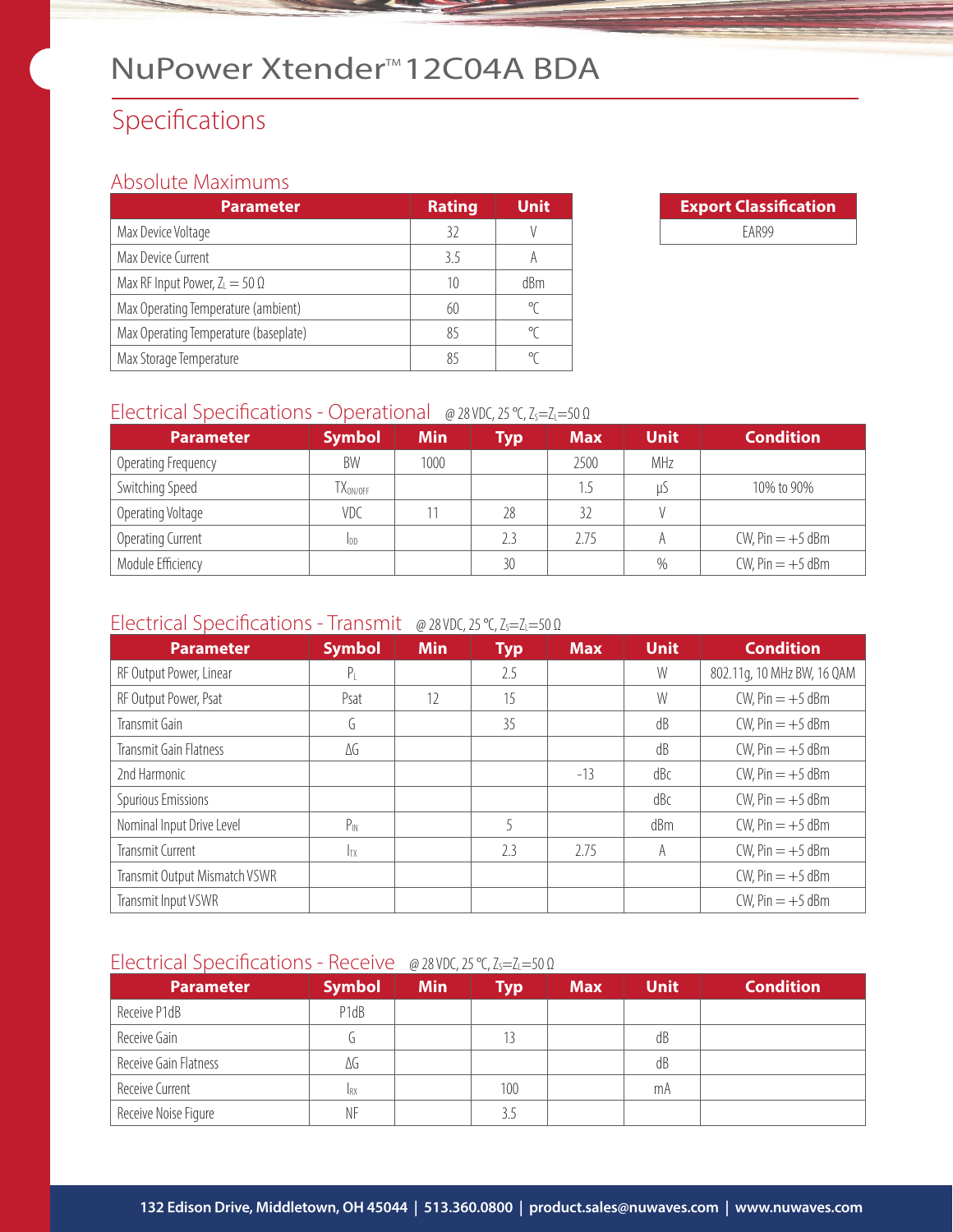## NuPower Xtender<sup>™</sup>12C04A BDA

## Specifications (cont.)

#### Mechanical Specifications

| <b>Parameter</b>            | <b>Value</b>                 | <b>Unit</b> | <b>Limits</b> |
|-----------------------------|------------------------------|-------------|---------------|
| <b>Dimensions</b>           | $3.0 \times 2.0 \times 1.16$ | in          | Max           |
| Weight                      | 5.8                          | 0Z          | Max           |
| RF Connectors, Input/Output | SMA Female                   |             |               |
| Interface Connector         | Micro-D, 9-pin Socket        |             |               |
| Cooling                     | Adequate Heatsink Required   |             |               |

#### Environmental Specifications



## Performance Plots

Test Conditions:  $+28$  VDC,  $+25$  °C,  $Z_s = Z_l = 50 \Omega$